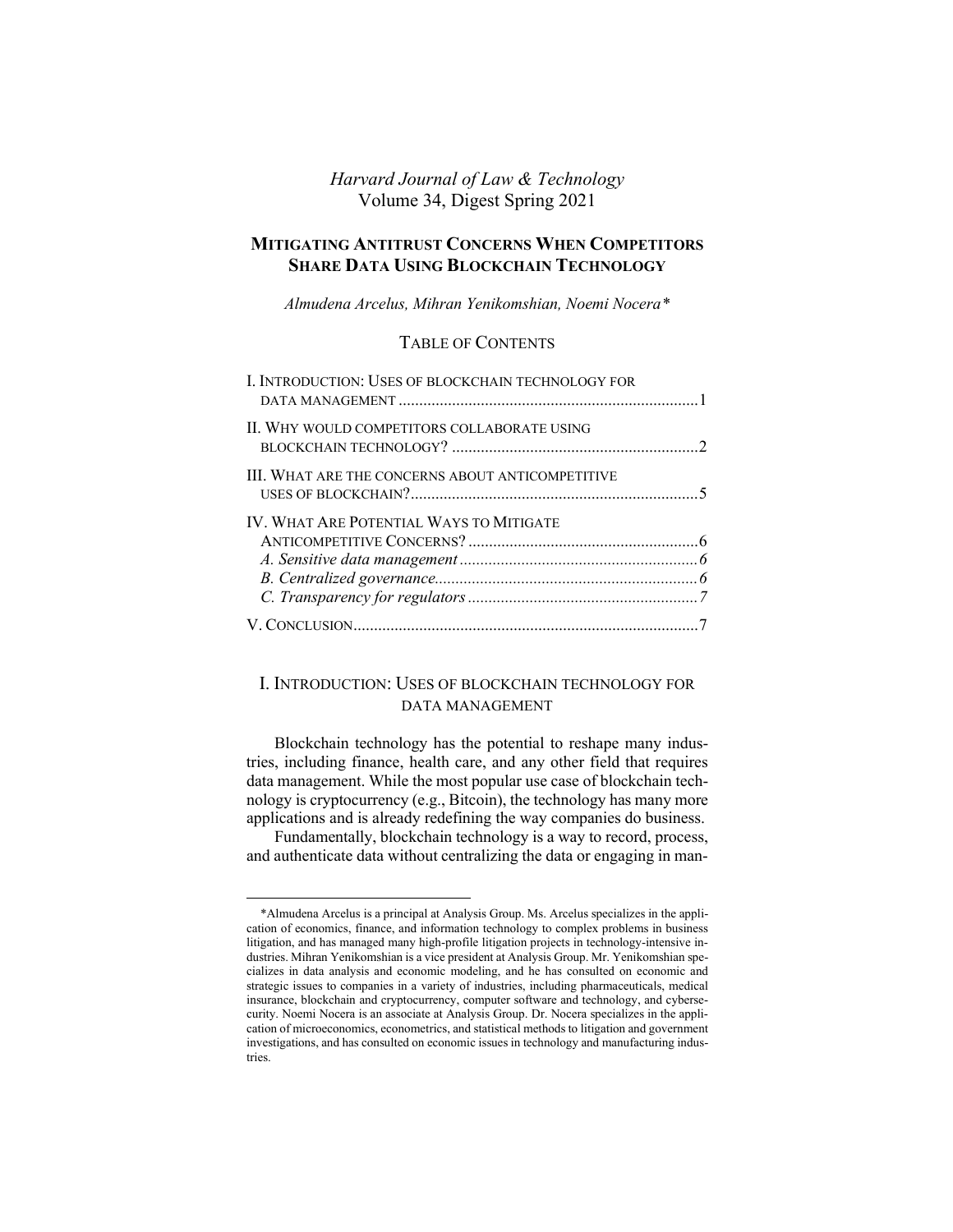ual processing. Since blockchain technology uses sophisticated encryption methods, it becomes difficult for an individual to manipulate the data. Blockchain technology can be very useful for conducting transactions or collaborating when trust between the parties is low, such as between anonymous people on the internet or between two competitors.

There are two models of blockchain networks: public and private. A public blockchain relies on decentralized governance and is typically open to the public. A private blockchain is operated by an administrator who is responsible for either performing or delegating the task of granting access to the network.

When blockchain technology is used to share data between competitors, legitimate competition concerns may arise regarding the applications. Many collaborations might be driven by economies of scale or scope. However, they could also involve risks associated with new ways of enforcing traditional anticompetitive practices, including active collusion (price-fixing), information exchange, exclusion of competitors, and standard-setting.

Despite the risks, data sharing with blockchain technology might dramatically increase efficiency for an industry, leading to lower costs, or might even be unavoidable, such as if it were to become a requirement of legislation. We argue that most of the antitrust challenges arising from the adoption of blockchain technology can be alleviated when appropriate network design and regulatory oversight strategies are put into place.

# <span id="page-1-0"></span>II. WHY WOULD COMPETITORS COLLABORATE USING BLOCKCHAIN TECHNOLOGY?

Blockchain technology is a distributed ledger technology whose features makes it amenable to a large variety of applications. The ledger is immutable and tamper-proof thanks to its distributed structure, meaning that it is shared by and synchronized across multiple users, and the use of cryptographic hash functions. Blockchain also allows for the automation of processes that would otherwise need human intervention via the implementation of so-called "smart contracts," computerized transaction protocols (pieces of software) that "automatically execute the terms of a contract."[1](#page-1-1) These applications are useful when conducting transactions on the internet when trust between parties is low. Similarly, in the instance of two competitors sharing data, trust may also be

<span id="page-1-1"></span><sup>1.</sup> Jean Bacon, Johan David Michels, Christopher Millard, and Jatinder Singh, *Blockchain Demystified: A Technical and Legal Introduction to Distributed and Centralised Ledgers*, 25 RICH. J.L. & TECH. 1 (2018), https://jolt.richmond.edu/blockchain-demystified-a-technicaland-legal-introduction-to-distributed-and-centralised-ledgers.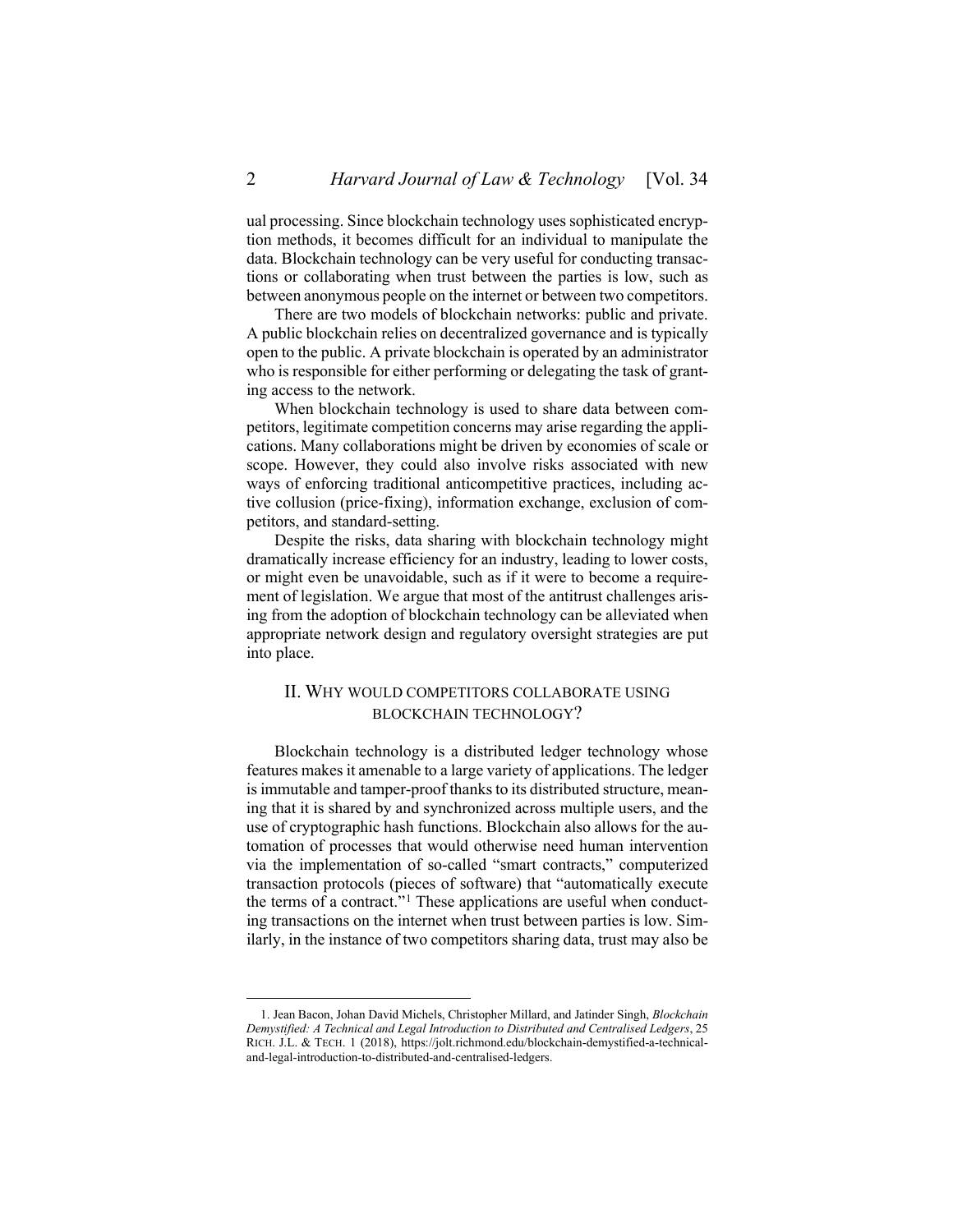low, and having smart contracts that execute without human intervention when certain conditions are met ensures that no party will gain the upper hand over another by not honoring an agreement.

Because of blockchain's security and automation, potential blockchain applications span numerous industry sectors, including banking, legal services, real estate, stock trading, health data, and food production, among others. The supply chain and autonomous vehicle sectors are two examples of applications that make clear how blockchain solutions can be a source of efficiencies for transacting parties.

A supply chain is a process that provides a path for the movement of goods and services from the supplier to the end customer. Two of the main potential use cases of [blockchain](https://www.ibm.com/blockchain?utm_medium=OSocial&utm_source=Blog&utm_content=000020YK&utm_term=10005803&utm_id=How+blockchain+and+IoT+is+making+supply+chain+smarter+In+Text&cm_mmc=OSocial_Blog-_-Blockchain+and+Strategic+Alliances_Blockchain-_-WW_WW-_-How+blockchain+and+IoT+is+making+supply+chain+smarter+In+Text&cm_mmca1=000020YK&cm_mmca2=10005803) technology in supply chain management are product source tracking and automated transactions.<sup>[2](#page-2-0)</sup> In the case of product source tracking, blockchain technology can allow companies and consumers to track the entire product life cycle through-out the supply chain.<sup>[3](#page-2-1)</sup> The technology can provide an indisputable record of all the data related to shipment status, storage environment conditions, and other milestone conditions.

For example, blockchain technology could be used to verify the authenticity of a high-end handbag for sale. The technology would allow a purchaser to see when and where the bag was created and all the entities that took possession of the bag (even temporarily) to the point of sale. This technology could virtually eliminate counterfeiting attempts for many products.

In the case of automated transactions, a blockchain system can act like an incontestable enforcer among all the parties involved in a trade via the use of smart contracts, facilitating [financial transactions](https://www.ibm.com/blockchain/industries/financial-services?utm_medium=OSocial&utm_source=Blog&utm_content=000020YK&utm_term=10005803&utm_id=How+blockchain+and+IoT+is+making+supply+chain+smarter+In+Text&cm_mmc=OSocial_Blog-_-Blockchain+and+Strategic+Alliances_Blockchain-_-WW_WW-_-How+blockchain+and+IoT+is+making+supply+chain+smarter+In+Text&cm_mmca1=000020YK&cm_mmca2=10005803) among unknown parties without dispute. This can ensure safe cargo shipping, even in cross-border trades, and can minimize paperwork, save on labor cost, and ensure data protection. As an example, major software pro-viders such as IBM<sup>[4](#page-2-2)</sup> and Oracle are actively developing private blockchain solutions for firms managing complex supply chains. By thinking of the blockchain as an audit trail to track a particular product throughout its life cycle, firms can gain unmatched insight into the status, condition, and location of every product in the pipeline in real time.

<span id="page-2-0"></span><sup>2.</sup> Jan Keil, *Blockchain in Supply Chain Management: Key Use Cases and Benefits*, INFOPULSE BLOG (Nov. 5, 2019), https://www.infopulse.com/blog/blockchain-in-supplychain-management-key-use-cases-and-benefits.

<span id="page-2-1"></span><sup>3.</sup> Shipping and Freight Resource, *How BlockChain Is Improving Supply Chain Management*, WWW.SHIPPINGANDFREIGHTRESOURCE.COM (Oct. 7, 2019), https://shippingandfreightresource.com/how-blockchain-is-improving-supply-chain-management.

<span id="page-2-2"></span><sup>4.</sup> *See* Sanjeev Verma, *How Blockchain and IoT is Making Supply Chain Smarter*, BLOCKCHAIN PULSE: IBM BLOCKCHAIN BLOG (Nov. 19, https://www.ibm.com/blogs/blockchain/2019/11/how-blockchain-and-iot-is-making-supplychain-smarter.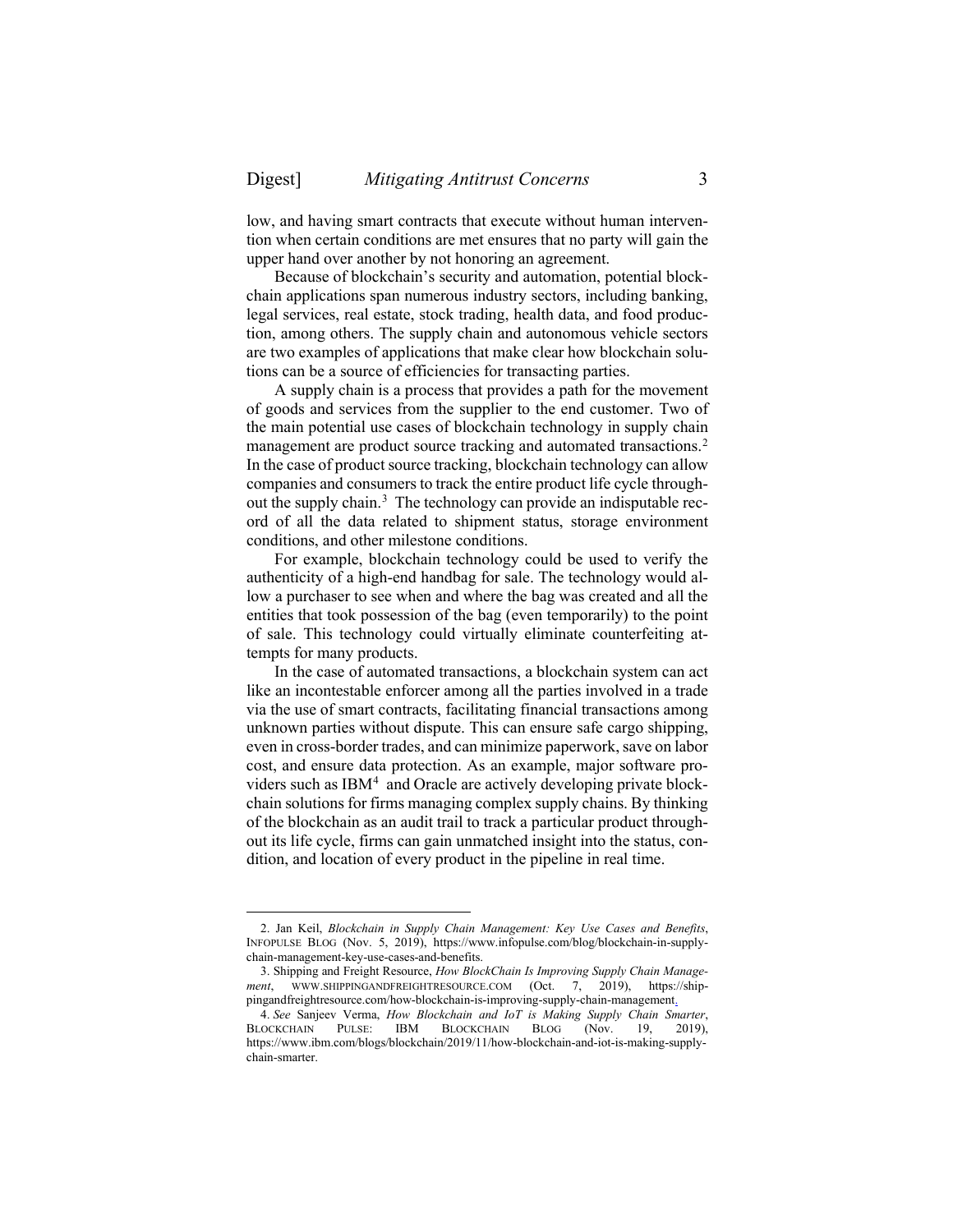A second application of blockchain is related to the automotive industry in general and to autonomous vehicles (AVs) in particular. Autonomous vehicles, or self-driving cars, are vehicles capable of sensing the environment and moving safely with little to no human input. The AV technology, when widely implemented, has a potential for disruption in multiple areas, including shipping, human transportation, and vehicle ownership.

There are various fundamental applications of blockchain to the development of AV technologies, but the most promising application relates to sharing test data and digital identities. Developing autonomous technologies requires testing, which can be expensive and time consuming, and, especially when it comes to actual road testing, requires multiple permits and authorizations. This can dramatically limit the amount of data that each company can obtain and process.

In addition, most vehicle manufacturers operate in fierce competition with each other and have little incentive to collaborate on research or exchange data freely. Blockchain technology can deliver a solution in which each piece of data is catalogued, labeled, and immutably branded by the company that generated it. All the data can then be traded<sup>[5](#page-3-0)</sup> between different companies in an open market, which can facilitate cooperation between competitors and significantly speed up the development of AV technologies.

Such solutions can be applied to many different fields of research, accelerating the development in multiple areas of technology. For instance, the Mobility Open Blockchain Initiative (MOBI), a project currently testing these ideas, includes prominent members from the automotive industry that normally compete with one another, such as BMW, Ford, GM, Honda, and Renault.<sup>[6](#page-3-1)</sup> Another project in this sector is Toyota's partnership with the Massachusetts Institute of Technology  $(MIT)<sup>7</sup>$  $(MIT)<sup>7</sup>$  $(MIT)<sup>7</sup>$  to explore a blockchain solution to the management of vehicle testing data. Finally, IOTA, a permissionless distributed ledger technology firm, has announced several recent partnerships in this sector. These include a 201[8](#page-3-3) partnership with Volkswagen<sup>8</sup> to develop a Digital Car Pass to collect and communicate car data, and a partnership

<span id="page-3-0"></span><sup>5.</sup> *See* Blockchain Central, *IoT Automotive: Digital Identity for Autonomous Vehicles*, BLOCKCHAIN CENTRAL (Aug. 5, 2019), https://www.youtube.com/watch?v=YUm0lGzN7QY.

<span id="page-3-1"></span><sup>6.</sup> MOBI, MOBILITY OPEN BLOCKCHAIN INITIATIVE, https://dlt.mobi (last visited, Feb. 3, 2021).

<sup>7.</sup> Toyota – CSAIL, https://toyota.csail.mit.edu (last visited, Feb. 3, 2021).

<span id="page-3-3"></span><span id="page-3-2"></span><sup>8.</sup> Chris Mueller, *Volkswagen and IOTA Build the Future*, IOTA NEWS (May 27, 2019), https://iota-news.com/volkswagen-and-iota-build-the-future.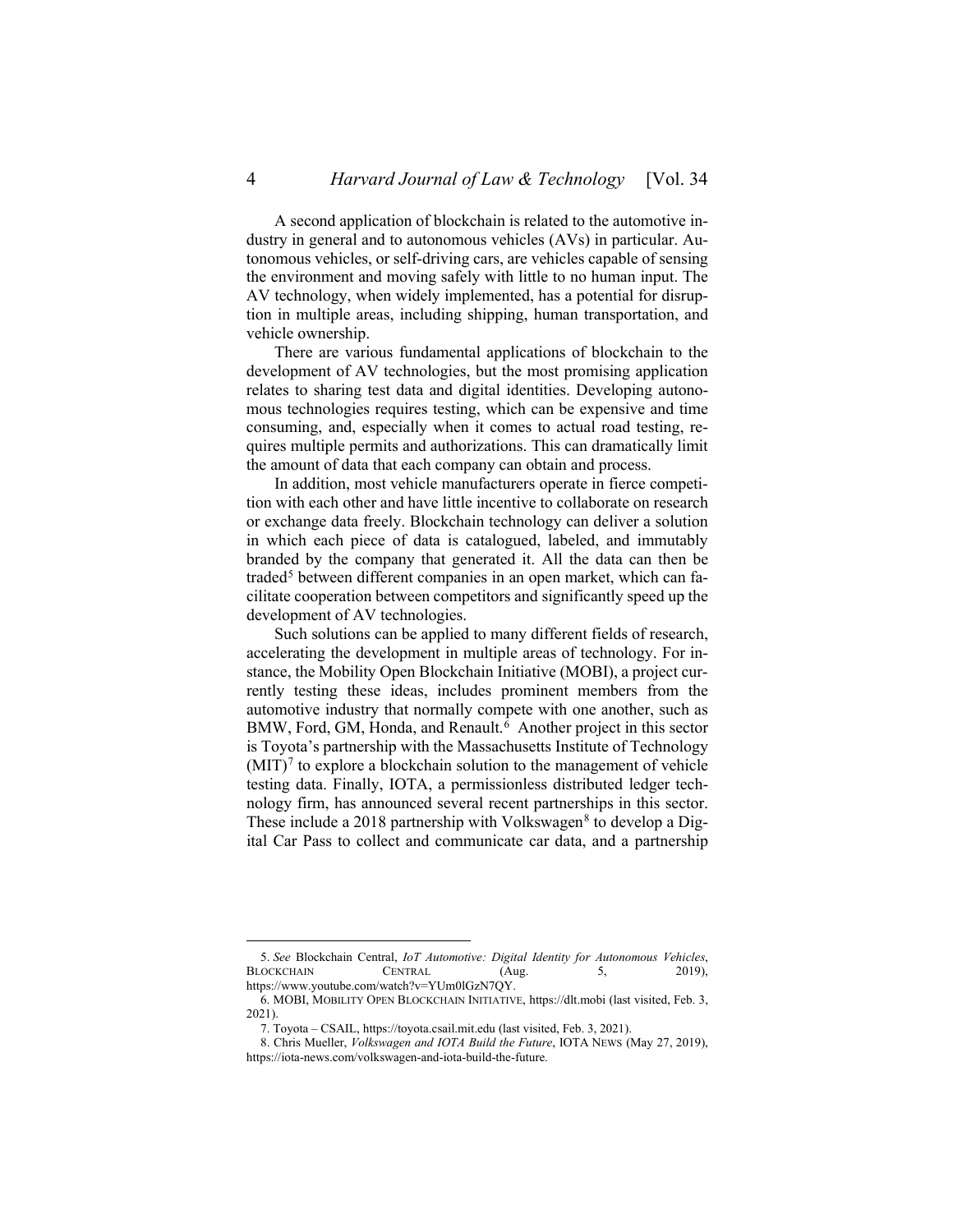with Jaguar Land Rover<sup>[9](#page-4-1)</sup> to develop a smart wallet for vehicles, enabling drivers to earn money and pay for selected services while on the go.

### <span id="page-4-0"></span>III. WHAT ARE THE CONCERNS ABOUT ANTICOMPETITIVE USES OF BLOCKCHAIN?

Despite the potential efficiency gains spurred by collaboration on blockchain platforms, some have argued that the adoption of blockchain technology by firms will lead to anticompetitive outcomes.

Networks with distributed ledgers that make certain sensitive data, such as price, accessible to competitors potentially could aid in collusion, such as price-fixing and bid-rigging. Specifically, competitors that form or participate in blockchain ventures might use price, cost, or output data to enter into unlawful horizontal agreements. [10](#page-4-2) Because the ledger is distributed, everyone has access to everyone else's transaction data, which contain prices and quantities. This could provide cartelists with a very powerful monitoring tool to detect deviation from agreedupon prices, as well as transparent data that allow those who collude to reach terms on price or market share, for example. Firms in oligopolistic markets may achieve cooperation tacitly with this level of information.

Additionally, some believe<sup>[11](#page-4-3)</sup> that if a specific private, permissioned blockchain network becomes critical to competing in a market, it is possible that certain competitors could be excluded from the blockchain and thereby be barred from competing in the market, depending on who administers the network. This could occur if relevant players in a particular market coexist in the same permissioned blockchain and hold the credentials to grant access. In such a scenario, these players may have an incentive to prevent new firms from entering the blockchain. Entrants would then need to compete without this resource.

Finally, if a market relies on a decentralized network, governments may not have entry points into the network to enforce regulations, and might also have trouble identifying perpetrators if the network offers users anonymity. [12](#page-4-4) Identification issues are particularly acute for public, anonymous blockchains, such as the one implemented for Bitcoin, while entry points may be contentious in permissioned blockchains.

<span id="page-4-1"></span><sup>9.</sup> IOTA Foundation, *Earn as You Drive With Jaguar Land Rover and IOTA*, IOTA BLOG (Apr. 29, 2019), https://blog.iota.org/earn-as-you-drive-with-jaguar-land-rover-and-iota-3c744d8c0cba.

<span id="page-4-2"></span><sup>10.</sup> *See* Thibault Shrepel, *Collusion by Blockchain and Smart Contracts*, 33 HARV. J.L. & TECH. 1 (2019), https://jolt.law.harvard.edu/assets/articlePDFs/v33/03-Schrepel.pdf.

<span id="page-4-3"></span><sup>11.</sup> *See* OECD, *Blockchain Technology and Competition Policy*, Issues paper by the Secretariat (2018), https://one.oecd.org/document/DAF/COMP/WD(2018)47/en/pdf.

<span id="page-4-4"></span><sup>12.</sup> Thibault Shrepel, *Is Blockchain the Death of Antitrust Law? The Blockchain Antitrust Paradox*, 3 GEO. L. TECH. REV. 281 (2019).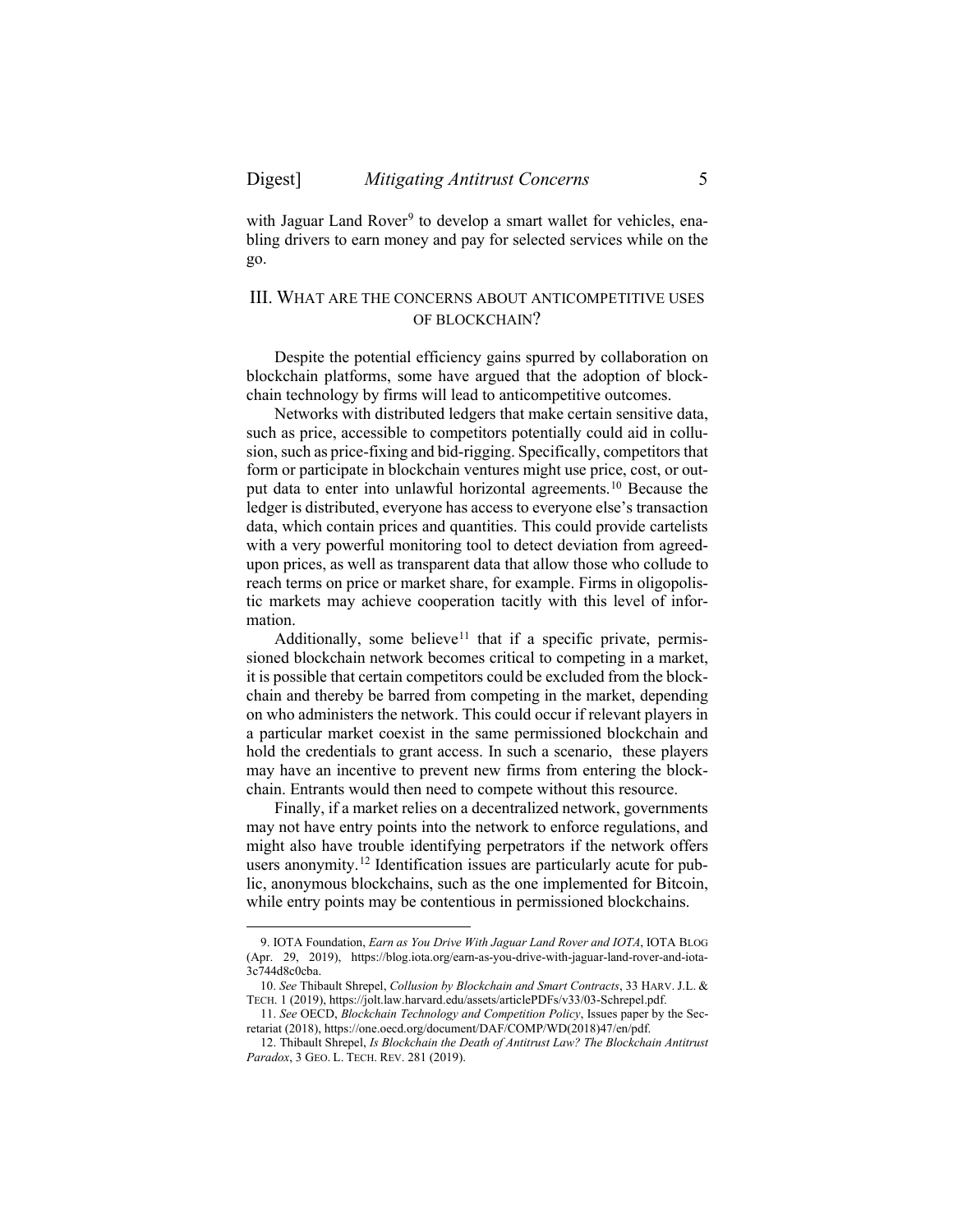Consequently, we believe that the impact blockchain has on competition will depend on whether firms actively utilize thoughtful network design strategies to promote competition, and whether regulators create and enforce clear guidelines for firms to follow while designing and operating their blockchain networks. We discuss these points in the next section.

# <span id="page-5-0"></span>IV. WHAT ARE POTENTIAL WAYS TO MITIGATE ANTICOMPETITIVE CONCERNS?

Regulators and firms are actively considering how to offset the antitrust risks associated with blockchain adoption. Firms must first identify what type of blockchain network best suits their business needs, and then they should employ strategic design tactics to offset potential antitrust risks associated with the chosen network type. In this section, we discuss three sets of network design strategies that can help alleviate competition issues arising from the adoption of the technology: 1) sensitive data management; 2) centralized governance; and 3) transparency for regulators.

#### *A. Sensitive data management*

<span id="page-5-1"></span>Three steps can be taken to mitigate the risk when competitors share sensitive data via distributed ledgers. First, certain particularly sensitive data on the blockchain could be encrypted and made visible only to select users who have received a special key, thereby limiting which transaction details those without the key can see. Second, network administrators can use firewalls to manage which users have access to data stored on the network. Last, forward-thinking network designers could decide to keep certain more sensitive data off the blockchain and instead store such data on privately managed non-blockchain servers.

Network designers should carefully consider the types of data that should be encrypted and included in the blockchain, data that should be unencrypted and included in the blockchain, and data that should be excluded from the blockchain altogether. As a safeguard, designers should only include data that are mission critical and exclude data that do not have a specific and important business requirement.

### *B. Centralized governance*

<span id="page-5-2"></span>At least three types of centralized governance strategies can offset the risk of competitor exclusion and inhibited regulation. First, regulators can offer guidance on how to define clear membership rules for